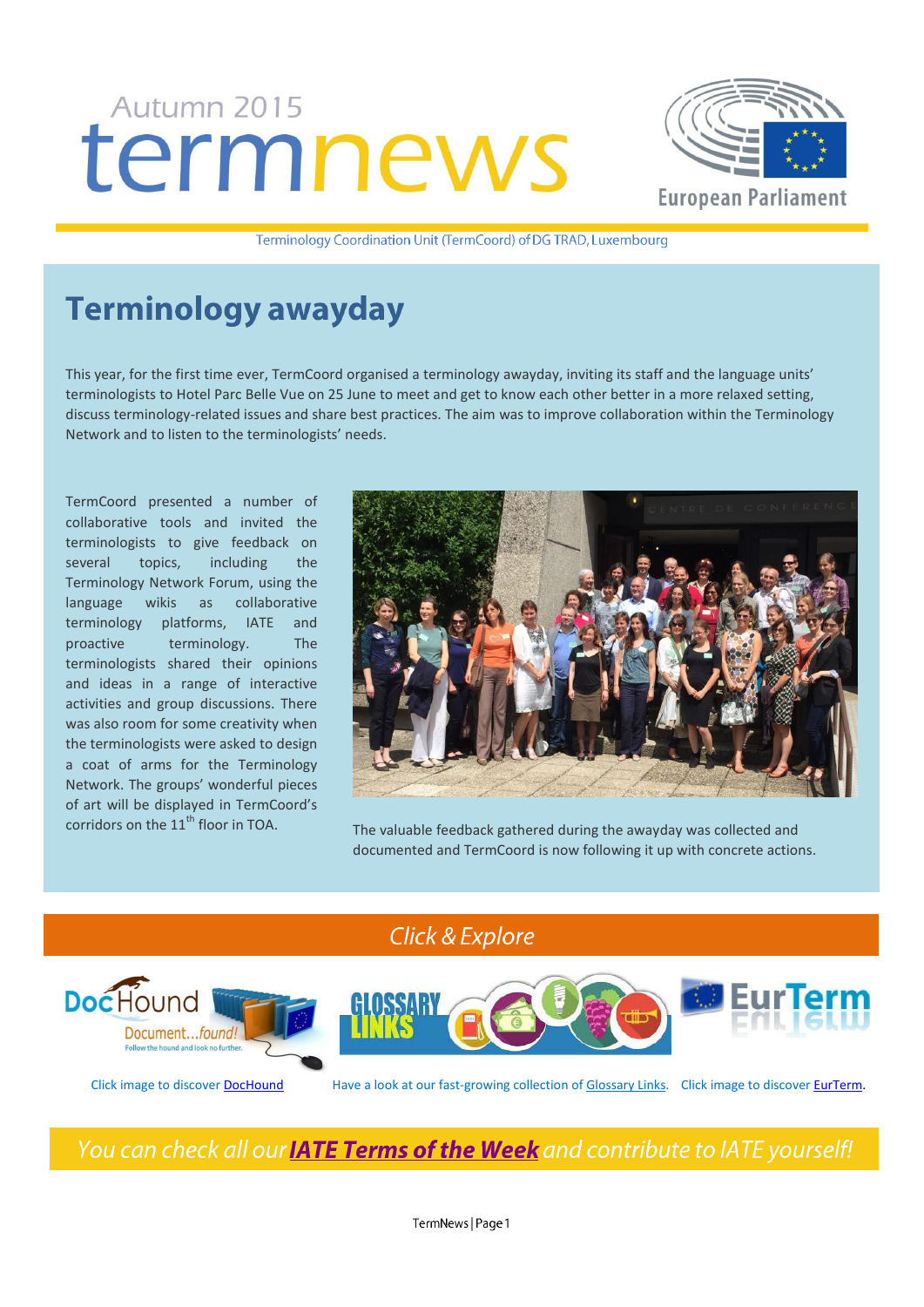# Latest news in TermCoord

#### **Darija Brinc - New IATE Coordinator**

**Darija Brinc** was a translator and the main terminologist in the Slovenian Translation Unit. Before joining Parliament, she worked for the Ministry of Defence in Slovenia, where she contributed to terminological research in the area of defence. She is a co-author of SL-DE and EN-SL military dictionaries. She was also a national representative in the NATO Terminology Standardisation Group and regularly attended biannual meetings on the coordination of specific military terminology.

#### **Rotating Terminologists**

### **We've moved! You can now visit us on the 11th floor of TOA!**

In 2016, **Emmanuel Pochet** (FR), **Inke Raupach** (DE), **Klaus Bolding** (DA) and **Jelica Burić** (HR) will join TermCoord for a three-month secondment.

# **TermFolders**

We have prepared several TermFolders for the procedures and projects assigned to file coordinators, namely for:

- the strategic own-initiative report [on migration \(](http://tradportal.ep.parl.union.eu/terminology/plato-termfolders/20152095ini-strategic-own-initiative-report-on-migration/)2015/2095(INI)),
- the report on tax rulings (2015/2066(INI)),
- [the five key communication](http://tradportal.ep.parl.union.eu/terminology/plato-termfolders/five-key-communication-projects/)  [projects:](http://tradportal.ep.parl.union.eu/terminology/plato-termfolders/five-key-communication-projects/) EYE 2016, Gender Equality Programme, LUX Prize, Sakharov Prize, Visitors' Services and Website,
- [European Energy Union](http://tradportal.ep.parl.union.eu/terminology/plato-termfolders/20152113ini-towards-a-european-energy-union/) 2015/2113(INI).

### Upcoming events

1. **Thursday, 12 November 2015**, from 14.30 to 16.00, in the EP Schuman building (SCH L2A200).

2. Presentation by **Dr Georgeta Ciobanu** entitled the **Knowledge of Languages in Contact: the Case of Anglicisms**.

Georgeta Ciobanu is a professor at the Politehnica University of Timisoara and a certified terminology trainer.

Staff in DG TRAD can enrol via Streamline. EP trainees and colleagues from other institutions can enro[l here.](https://docs.google.com/forms/d/1RMV__Vcr2wjqyR_nGbS06LsjIdylThOiPgBmN-nn9bc/viewform?edit_requested=true)

**Thursday, 3 December 2015** in the EP Schuman Hemicycle.

#### **TOTh (Terminology & Ontology: Theories and applications) 2015 workshop**.

This big international terminology event will focus on Terminology and its standards in the changing context of our information society. [Read more](http://termcoord.eu/2015/10/upcoming-toth-workshop-2015-at-eu-parliament-in-luxembourg/)

Staff in DG TRAD can enrol via Streamline. EP trainees and colleagues from other institutions can enro[l here.](https://docs.google.com/forms/d/1B6XIpDccF8vLR9x5YVRyP4VkcScCqTOGITyxFdboYg0/viewform?edit_requested=true)

**TOTh Workshop** 

# Terminology@Library

The Historical Library of the European Parliament in Luxembourg held a 'Terminology Week' from 21 to 26 September



2015. During this week the whole terminology collection was made available to visitors to the library and the catalogue was updated with the new books and glossaries.

The oldest terminology book in the library dates from 1958, but multilingual dictionaries and glossaries are also available for consultation. The latest books on terminology are added every year to the collection in cooperation with TermCoord.

Terminology books can be borrowed in Luxembourg, but also sent to visitors to the library in Brussels and can be consulted in the library's reading rooms by the general public. The full catalogue can be found [here.](http://www.eprs.sso.ep.parl.union.eu/eprs/auth/en/product_browse.html)